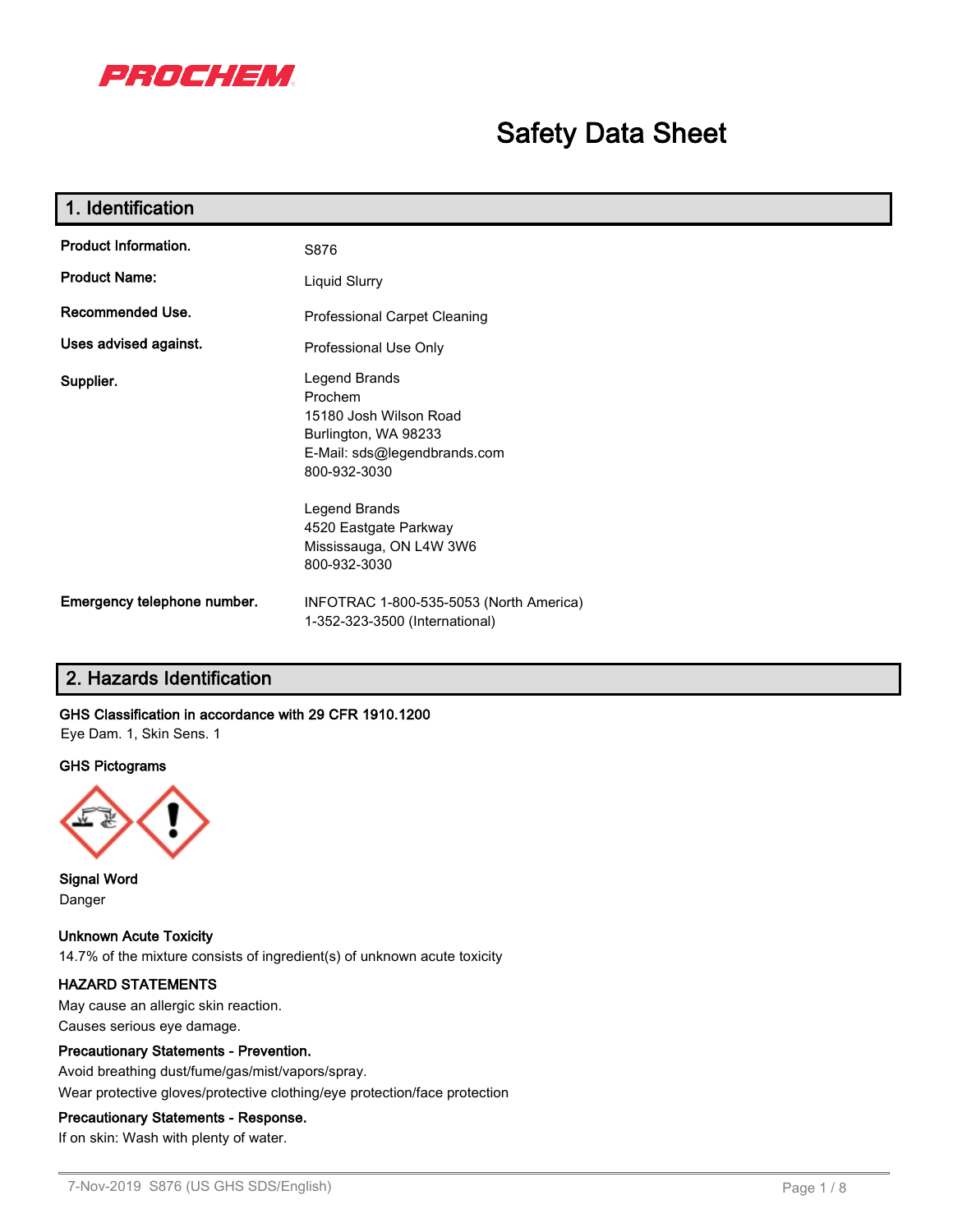If in eyes: Rinse cautiously with water for several minutes. Remove contact lenses, if present and easy

to do. Continue rinsing.

Immediately call a poison center/doctor.

If skin irritation or rash occurs: Get medical advice/attention.

#### **Precautionary Statements - Disposal.**

Dispose of contents in accordance with local/regional/national/international regulations.

## **3. Composition/Information on Ingredients**

| <b>Chemical Name</b>                               | CAS-No.    | Wt. %       |
|----------------------------------------------------|------------|-------------|
| TETRAPOTASSIUM PYROPHOSPHATE                       | 7320-34-5  | $10 - 25$   |
| Decyl phenoxybenzenedisulfonic                     | 36445-71-3 | $10 - 25$   |
| Alcohols, C10-14, ethoxylated                      | 66455-15-0 | $2.5 - 10$  |
| Benzenesulfonic acid, oxybis[decyl-, disodium salt | 70146-13-3 | $2.5 - 10$  |
| Anionic polymers                                   | mixture    | $1.0 - 2.5$ |
|                                                    |            |             |
| Isopropyl alcohol                                  | 67-63-0    | $0.1 - 1.0$ |
| Ethoxylated C12-16 Alcohols                        | 68551-12-2 | $0.1 - 1.0$ |
| D-limonene                                         | 5989-27-5  | $0.1 - 1.0$ |

The exact percentage (concentration) of composition has been withheld as a trade secret.

## **4. First-aid Measures**

#### **Description of first-aid measures.**

#### **General advice.**

Call a physician if irritation develops or persists. When symptoms persist or in all cases of doubt seek medical advice.

#### **Inhalation.**

Move to fresh air.

## **Skin contact.**

Wash off immediately with soap and plenty of water. Remove all contaminated clothes and shoes.

#### **Eye contact.**

Rinse thoroughly with plenty of water for at least 15 minutes and consult a physician. Remove contact lenses, if present.

#### **Ingestion.**

Do NOT induce vomiting. Never give anything by mouth to an unconscious person. Gently wipe or rinse the inside of the mouth with water.

#### **Symptoms.**

See Section 2.2, Label Elements and/or Section 11, Toxicological effects.

#### **Notes to physician.**

Treat symptomatically.

## **5. Fire-fighting Measures**

#### **Extinguishing media.**

#### **Suitable extinguishing media.**

Use extinguishing measures that are appropriate to local circumstances and the surrounding environment.

## **Extinguishing media which shall not be used for safety reasons.**

High volume water jet.

#### **Special hazards arising from the substance or mixture.**

No information available.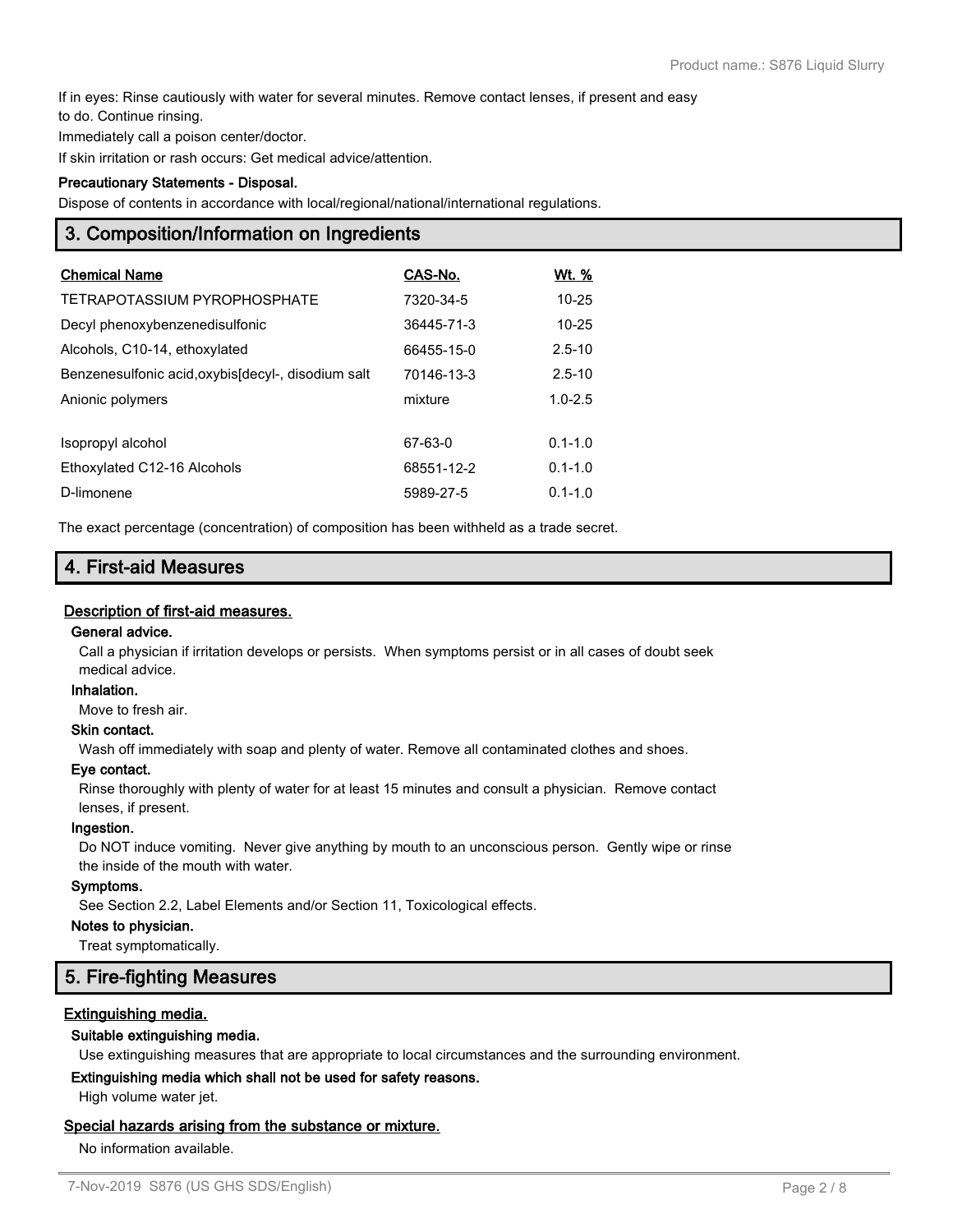## **Advice for firefighters.**

As in any fire, wear self-contained breathing apparatus pressure-demand, MSHA/NIOSH (approved or equivalent) and full protective gear.

## **6. Accidental Release Measures**

#### **Personal precautions, protective equipment and emergency procedures.**

#### **Personal precautions.**

Avoid contact with skin, eyes and clothing. Ensure adequate ventilation, especially in confined areas. Do not breathe vapors or spray mist.

#### **Advice for emergency responders.**

Use personal protection recommended in Section 8.

#### **Environmental precautions.**

Prevent product from entering drains. See Section 12 for additional Ecological information.

#### **Methods and materials for containment and cleaning up.**

#### **Methods for Containment.**

Prevent further leakage or spillage if safe to do so. Pick up and transfer to properly labeled containers.

#### **Methods for cleaning up.**

Use personal protective equipment as required.

#### **Reference to other sections.**

See section 8 for more information.

## **7. Handling and Storage**

#### **Conditions for safe storage, including any incompatibilities.**

#### **Advice on safe handling.**

Handle in accordance with good industrial hygiene and safety practice.

#### **Hygiene measures.**

See section 7 for more information.

#### **Storage Conditions.**

Keep containers tightly closed in a cool, well-ventilated place.

## **8. Exposure Controls/Personal Protection**

| Ingredients with Occupational Exposure Limits |                      |                       |                     |                         |  |  |
|-----------------------------------------------|----------------------|-----------------------|---------------------|-------------------------|--|--|
| Chemical Name                                 | <b>ACGIH TLV-TWA</b> | <b>ACGIH-TLV STEL</b> | <b>OSHA PEL-TWA</b> | <b>OSHA PEL-CEILING</b> |  |  |
| Isopropyl alcohol                             | $200$ ppm            | $400$ ppm             | 400 ppm             | N.E.                    |  |  |

**TLV = Threshold Limit Value TWA = Time Weighted Average PEL = Permissible Exposure Limit STEL = Short-Term Exposure Limit N.E. = Not Established**

#### **Engineering Measures.**

Showers, eyewash stations, and ventilation systems.

#### **Personal protective equipment.**

#### **Eye/Face Protection.**

Safety glasses with side-shields.

#### **Skin and body protection.**

Wear suitable protective clothing.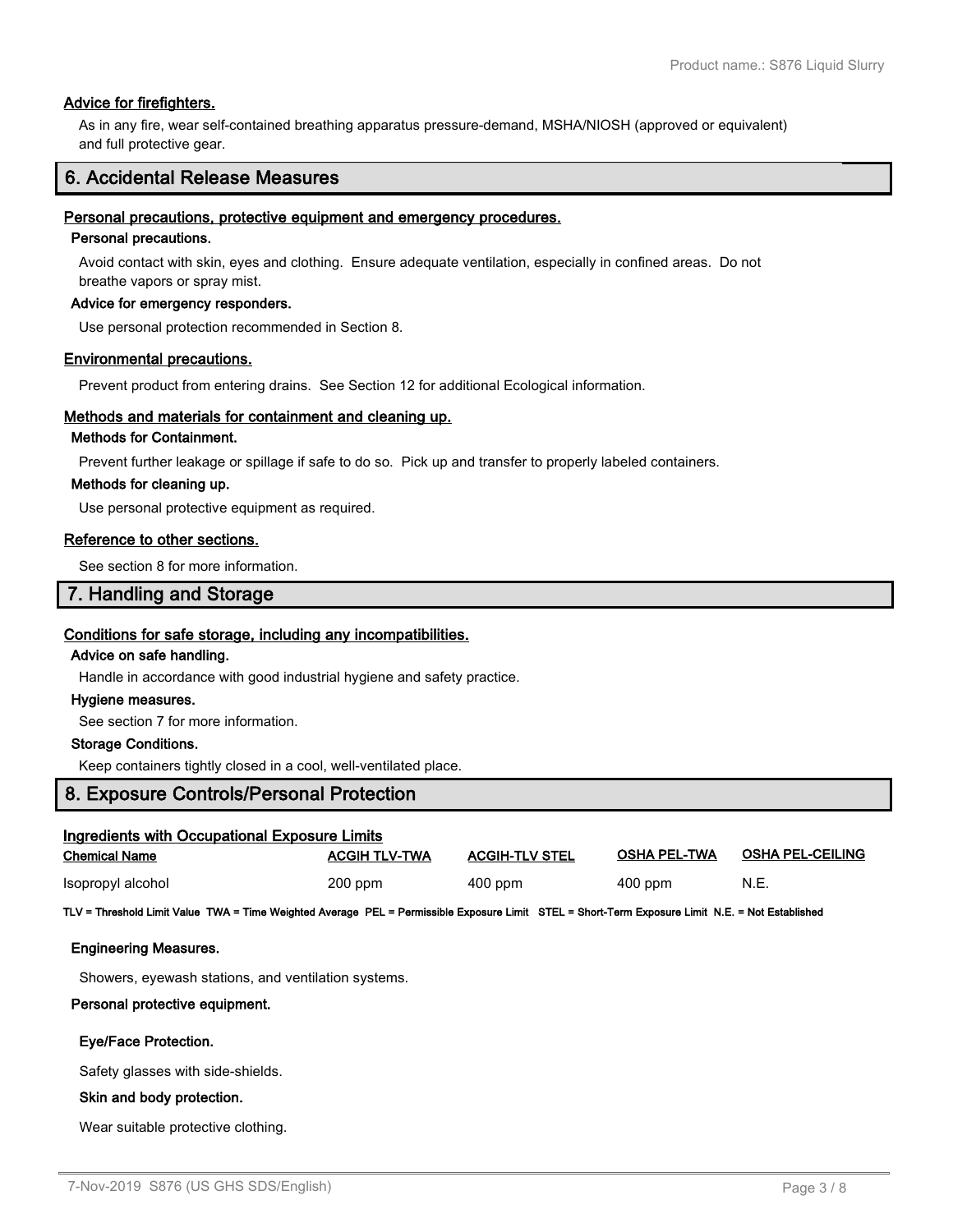#### **Respiratory protection.**

In case of insufficient ventilation wear suitable respiratory equipment.

## **9. Physical and chemical properties.**

## **Information on basic physical and chemical properties.**

| <b>Physical state</b>                     | Liquid                      |
|-------------------------------------------|-----------------------------|
| Appearance                                | Clear                       |
| Color                                     | Royal blue                  |
| Odor                                      | Citrus                      |
| <b>Odor Threshold</b>                     | No Information              |
| рH                                        | 9.45                        |
| Melting/freezing point., °C (°F)          | No Information              |
| Flash Point., °C (°F)                     | $>94$ ( $>201.20$ )         |
| Boiling point/boiling range., °C (°F)     | 83 - 1,412 (181.4 - 2573.6) |
| <b>Evaporation rate</b>                   | No Information              |
| <b>Explosive properties.</b>              | No Information              |
| Vapor pressure.                           | No Information              |
| Vapor density.                            | No Information              |
| Specific Gravity. (g/cm <sup>3</sup> )    | 1.200                       |
| Water solubility.                         | Soluble                     |
| Partition coefficient.                    | No Information              |
| Autoignition temperature., °C             | No Information              |
| Decomposition Temperature °C.             | No Information              |
| Viscosity, kinematic.                     | No Information              |
| Other information.                        |                             |
| Volatile organic compounds (VOC) content. | $0\%$                       |
| Density, Ib/gal                           | No Information              |

# **10. Stability and Reactivity**

#### **Reactivity.**

Stable under normal conditions.

#### **Chemical stability.**

Stable under recommended storage conditions.

#### **Possibility of hazardous reactions.**

None known based on information supplied.

#### **Conditions to Avoid.**

None known.

#### **Incompatible Materials.**

None known based on information supplied.

## **Hazardous Decomposition Products.**

None known.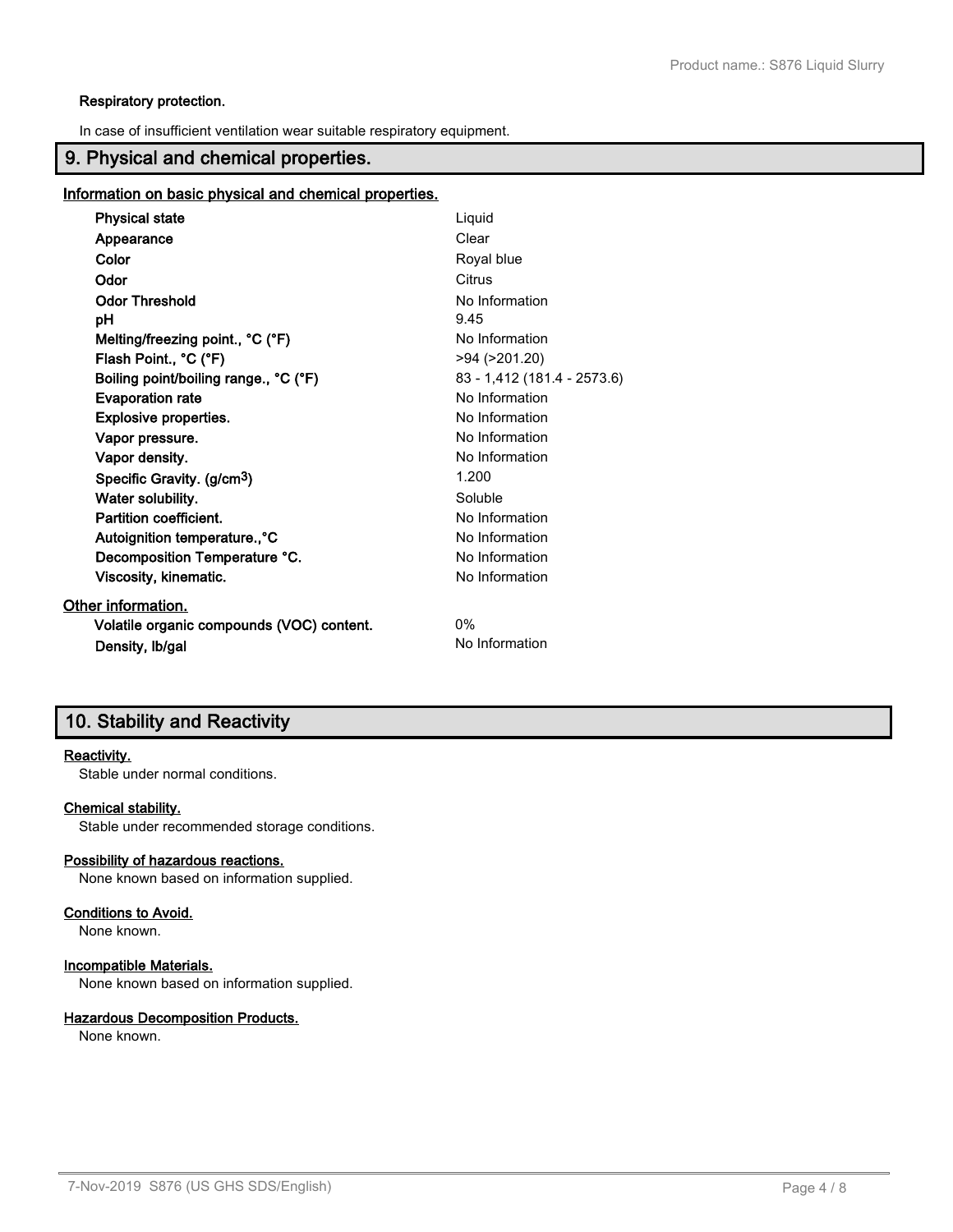# **11. Toxicological Information**

|                                                                                | Information on toxicological effects.                                                                            |                                              |                               |                           |                        |  |
|--------------------------------------------------------------------------------|------------------------------------------------------------------------------------------------------------------|----------------------------------------------|-------------------------------|---------------------------|------------------------|--|
| Acute toxicity.                                                                |                                                                                                                  |                                              |                               |                           |                        |  |
| <b>Product Information</b>                                                     |                                                                                                                  |                                              |                               |                           |                        |  |
| No Information                                                                 |                                                                                                                  |                                              |                               |                           |                        |  |
| ATEmix (oral)<br><b>ATEmix (dermal)</b>                                        | The following values are calculated based on chapter 3.1 of the GHS document.<br>ATEmix (inhalation - dust/mist) | 6,040.4 mg/kg<br>8,996.9 mg/kg<br>29.08 mg/l |                               |                           |                        |  |
| <b>Component Information.</b>                                                  |                                                                                                                  |                                              |                               |                           |                        |  |
| CAS-No.                                                                        | <b>Chemical Name</b>                                                                                             | LD50 Oral                                    |                               | <b>LD50 Dermal</b>        | <b>LC50 Inhalation</b> |  |
| 7320-34-5                                                                      | TETRAPOTASSIUM PYROPHOSPHATE                                                                                     |                                              | > 2980 mg/kg                  | > 7940 mg/kg              | 22 mg/l (Vapor)        |  |
| 36445-71-3                                                                     | Decyl phenoxybenzenedisulfonic                                                                                   |                                              | 900 mg/kg Rat                 | >1000 mg/kg<br>Rabbit     | N.I.                   |  |
| mixture                                                                        | Anionic polymers                                                                                                 |                                              | 11000                         | 2000                      | 1417 (Vapor)           |  |
| 67-63-0                                                                        | Isopropyl alcohol                                                                                                |                                              | 5840 mg/kg (Rat)              | 13,900 mg/kg (<br>Rabbit) | N.I.                   |  |
| 5989-27-5                                                                      | D-limonene                                                                                                       |                                              | 5200 mg/kg, 4400<br>mg/kg Rat | >5000 mg/kg<br>Rabbit     | N.I.                   |  |
| $N.I. = No Information$                                                        |                                                                                                                  |                                              |                               |                           |                        |  |
| Skin corrosion/irritation.<br><b>SKIN IRRITANT.</b>                            |                                                                                                                  |                                              |                               |                           |                        |  |
| <b>Eye damage/irritation.</b><br>No Information                                |                                                                                                                  |                                              |                               |                           |                        |  |
| No Information                                                                 | Respiratory or skin sensitization.                                                                               |                                              |                               |                           |                        |  |
| Ingestion.<br>No Information                                                   |                                                                                                                  |                                              |                               |                           |                        |  |
| Germ cell mutagenicity.<br>No Information                                      |                                                                                                                  |                                              |                               |                           |                        |  |
| Carcinogenicity.<br>No Information                                             |                                                                                                                  |                                              |                               |                           |                        |  |
| CAS-No.<br>5989-27-5                                                           | <b>Chemical Name</b><br>D-limonene                                                                               |                                              | <b>IARC</b><br>IARC Group 3   | NTP                       | <b>OSHA</b>            |  |
| Reproductive toxicity.<br>No Information                                       |                                                                                                                  |                                              |                               |                           |                        |  |
| Specific target organ systemic toxicity (single exposure).<br>No Information   |                                                                                                                  |                                              |                               |                           |                        |  |
| Specific target organ systemic toxicity (repeated exposure).<br>No Information |                                                                                                                  |                                              |                               |                           |                        |  |
| <b>Aspiration hazard.</b><br>No Information                                    |                                                                                                                  |                                              |                               |                           |                        |  |
| <b>Primary Route(s) of Entry</b>                                               |                                                                                                                  |                                              |                               |                           |                        |  |
|                                                                                | No Information                                                                                                   |                                              |                               |                           |                        |  |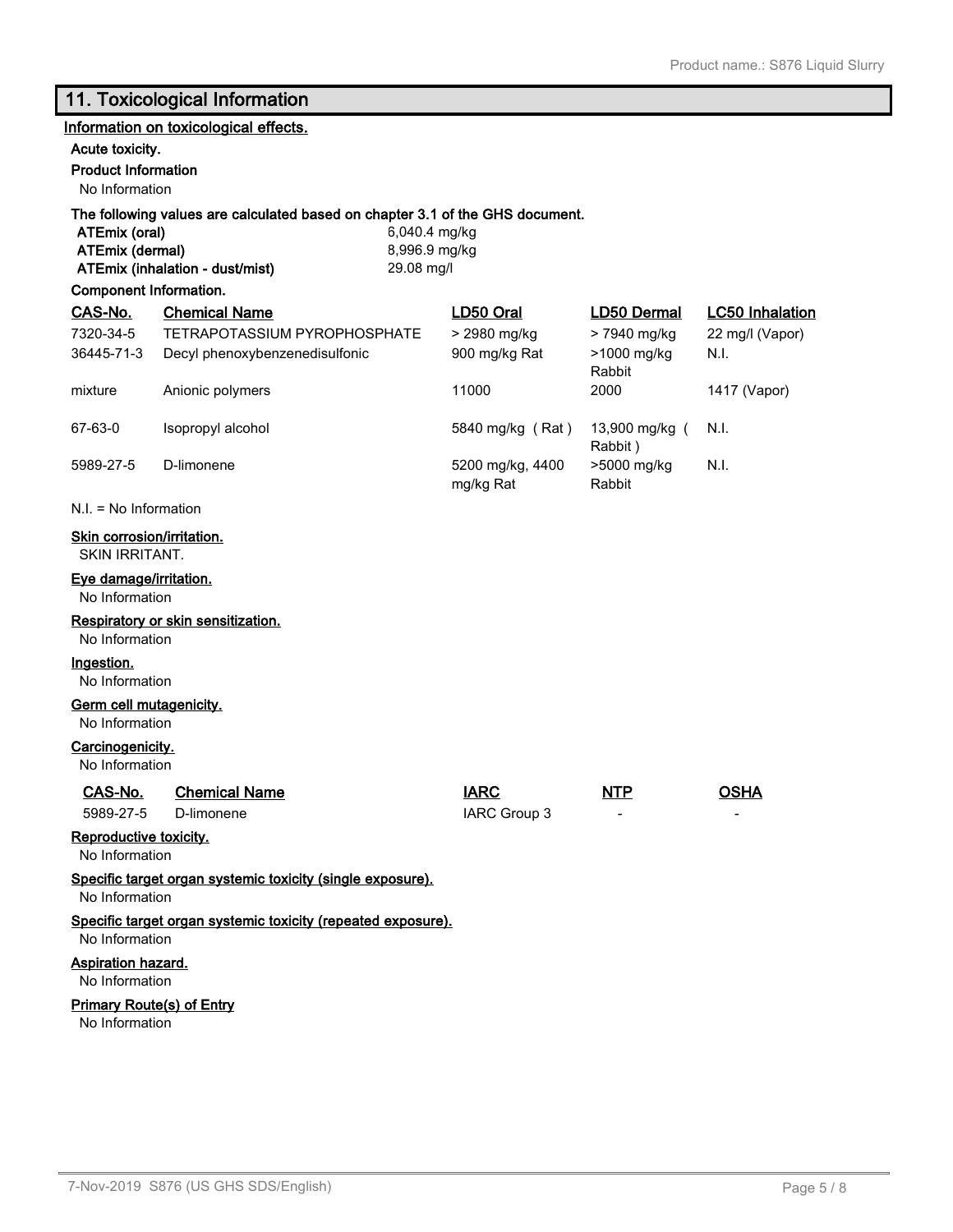## **12. Ecological Information**

## **Toxicity.**

19.64% of the mixture consists of ingredient(s) of unknown aquatic toxicity

#### **Ecotoxicity effects.**

| <b>Chemical Name</b>                                       | Toxicity to algae                                                                                   | Toxicity to fish                                                                                                                            | Toxicity to daphnia and other<br>aquatic invertebrates |
|------------------------------------------------------------|-----------------------------------------------------------------------------------------------------|---------------------------------------------------------------------------------------------------------------------------------------------|--------------------------------------------------------|
| <b>TETRAPOTASSIUM</b><br><b>PYROPHOSPHATE</b><br>7320-34-5 |                                                                                                     | LC50 96 h Oncorhynchus mykiss<br>$>100$ mg/L                                                                                                | EC50 48 h water flea >100 mg/L                         |
| Isopropyl alcohol<br>67-63-0                               | EC50 96 h Desmodesmus<br>subspicatus >1000 mg/L, EC50<br>72 h Desmodesmus subspicatus<br>>1000 mg/L | LC50 96 h Pimephales promelas<br>9640 mg/L, LC50 96 h<br>Pimephales promelas 11130 mg/<br>L, LC50 96 h Lepomis<br>macrochirus >1400000 µg/L | EC50 48 h Daphnia magna<br>13299 mg/L                  |
| D-limonene<br>5989-27-5                                    |                                                                                                     | LC50 96 h Pimephales promelas<br>0.619 - 0.796 mg/L, LC50 96 h<br>Oncorhynchus mykiss 35 mg/L                                               |                                                        |

#### **Persistence and degradability.**

No data are available on the product itself.

#### **Bioaccumulative potential.**

Discharge into the environment must be avoided.

#### **CAS-No. Chemical Name log POW**

67-63-0 Isopropyl alcohol 0.05

## **Mobility in soil.**

No information

#### **Other adverse effects.**

No information

## **13. Disposal Considerations**

## **Waste Disposal Guidance.**

Disposal should be in accordance with applicable regional, national and local laws and regulations.

## **14. Transport Information**

#### **DOT**

| <b>Hazard Class:</b> | Not regulated |
|----------------------|---------------|
| IMDG                 |               |
| <b>Hazard Class:</b> | Not regulated |
| IATA                 | Not regulated |

# **15. Regulatory Information**

## **International Inventories:**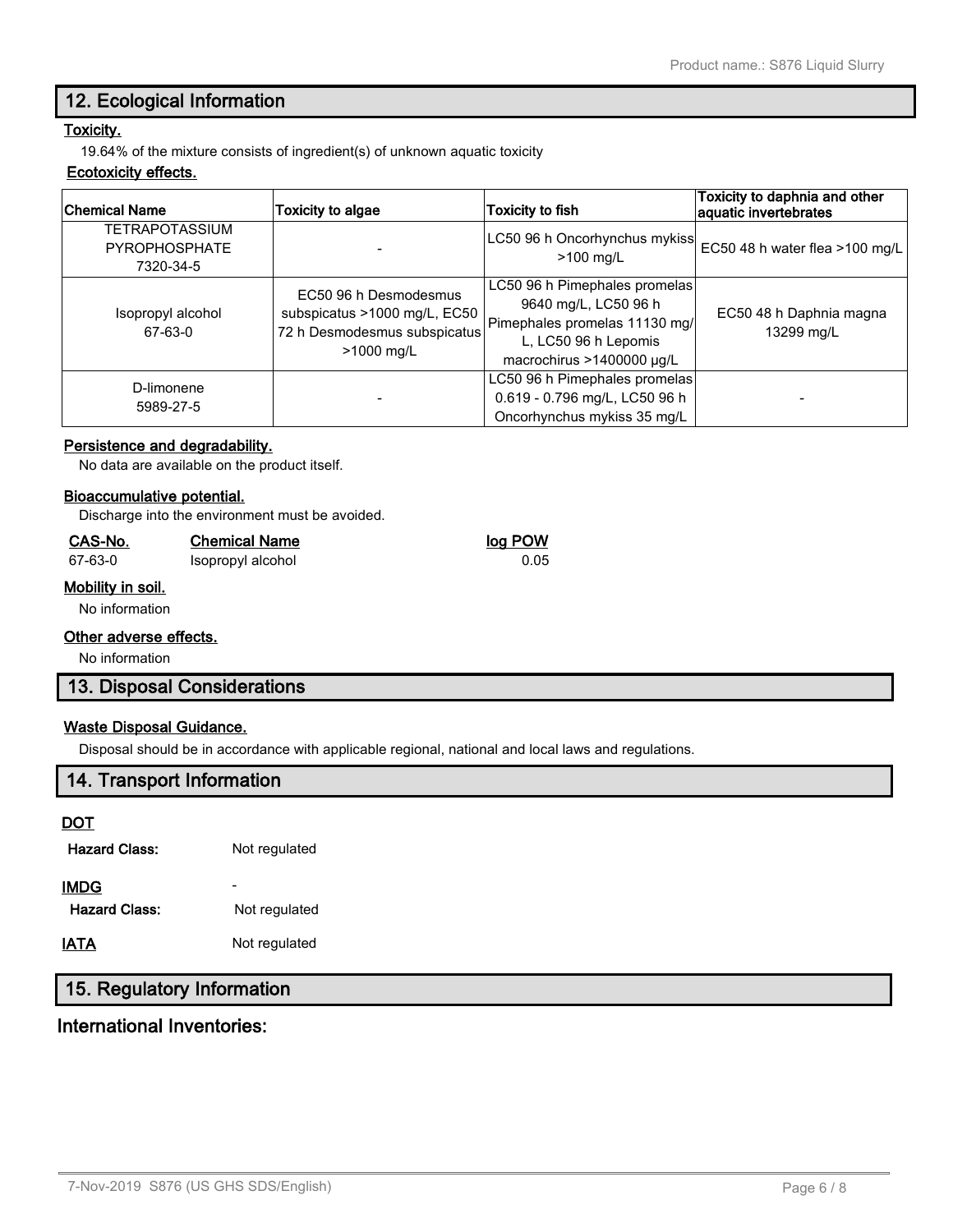| TSCA                 | Complies                                                                                          |  |  |
|----------------------|---------------------------------------------------------------------------------------------------|--|--|
| DSL                  | Complies                                                                                          |  |  |
| <b>DSL/NDSL</b>      | Complies                                                                                          |  |  |
| <b>EINECS/ELINCS</b> |                                                                                                   |  |  |
| <b>ENCS</b>          |                                                                                                   |  |  |
| <b>IECSC</b>         |                                                                                                   |  |  |
| KECI                 |                                                                                                   |  |  |
| <b>PICCS</b>         |                                                                                                   |  |  |
| AICS                 |                                                                                                   |  |  |
| <b>NZIoC</b>         |                                                                                                   |  |  |
| TCSI                 |                                                                                                   |  |  |
| <b>TSCA</b>          | United States Toxic Substances Control Act Section 8(b) Inventory.                                |  |  |
| <b>DSL</b>           | Canadian Domestic Substances List.                                                                |  |  |
| <b>DSL/NDSL</b>      | Canadian Domestic Substances List/Canadian Non-Domestic Substances List                           |  |  |
| <b>EINECS/ELINCS</b> | European Inventory of Existing Chemical Substances/European List of Notified Chemical Substances. |  |  |
| <b>ENCS</b>          | Japan Existing and New Chemical Substances.                                                       |  |  |
| <b>IECSC</b>         | China Inventory of Existing Chemical Substances.                                                  |  |  |
| <b>KECL</b>          | Korean Existing and Evaluated Chemical Substances.                                                |  |  |
| <b>PICCS</b>         | Philippines Inventory of Chemicals and Chemical Substances.                                       |  |  |
| <b>AICS</b>          | Australian Inventory of Chemical Substances.                                                      |  |  |
| <b>NZIoC</b>         | New Zealand Inventory of Chemicals.                                                               |  |  |
| <b>TCSI</b>          | Taiwan Chemical Substance Inventory                                                               |  |  |
|                      |                                                                                                   |  |  |

# **U.S. Federal Regulations:**

## **SARA SECTION 313:**

This product contains the following substances subject to the reporting requirements of Section 313 of Title III of the Superfund Amendment and Reauthorization Act of 1986 and 40 CFR part 372: .

This product does not contain any chemicals that are subject to the reporting requirements of SARA 313.

## **TOXIC SUBSTANCES CONTROL ACT 12(b):**

This product contains the following chemical substances subject to the reporting requirements of TSCA 12(B) if exported from the United States:.

| <b>Chemical Name</b>                   | CAS-No.    |
|----------------------------------------|------------|
| 5-Chloro-2-methyl-4-isothiazolin-3-one | 26172-55-4 |
| 2-Methyl-2H-isothiazol-3-one           | 2682-20-4  |

## **CALIFORNIA PROPOSITION 65 CARCINOGENS**

No Proposition 65 Carcinogens exist in this product.

## **CALIFORNIA PROPOSITION 65 REPRODUCTIVE TOXINS**

No Proposition 65 Reproductive Toxins exist in this product.